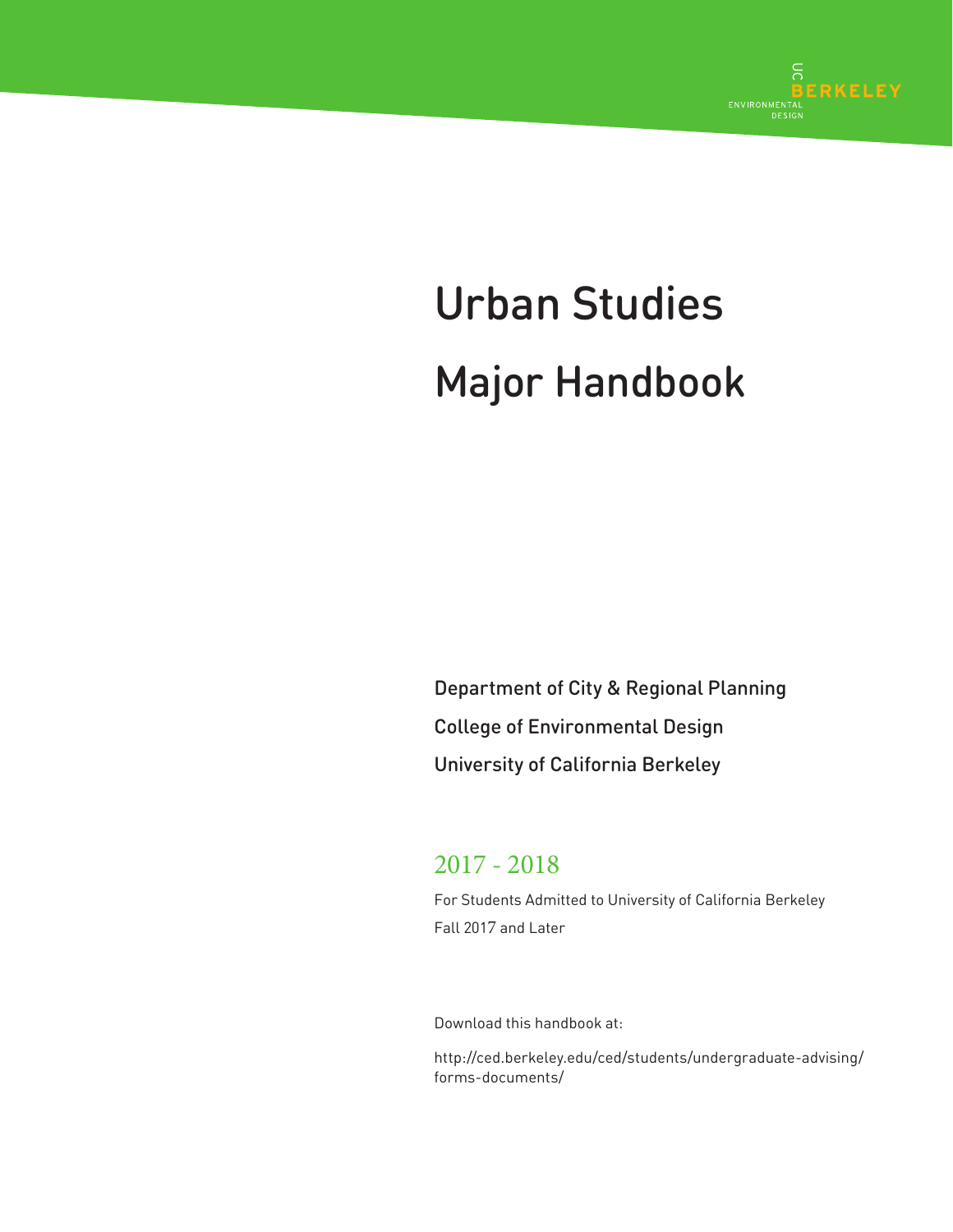# **URBAN STUDIES AT BERKELEY**

The study of cities is a vital part of a liberal arts curriculum. During this moment of global change, such forms of knowledge are of critical importance. The world is more urban than in any other era in human history, and with this rapid urbanization has come the crucial role of cities as sites of economic development, crucibles of civic citizenship, and spaces of cultural imagination.

The Urban Studies major is housed in the Department of City and Regional Planning (DCRP) of the College of Environmental Design. The major seeks to introduce students to the following bodies of knowledge:

- a) Historical and contemporary analysis of American and global urbanization, urbanism, urban societies, and urban political economies.
- b) Conceptual tools, analytical methods, and theoretical frameworks to understand urban environments, such as economic analysis, social science theory, and visualization technologies.
- c) Forms, functions, and practices of urban planning and design, metropolitan governance, and social movements and social justice, including issues such as transportation planning, community development, and housing.
- d) Ways of providing more humane, equitable, environmentally sensitive, and efficient settlements and to lead change for better urban futures.

The major trains undergraduates for a variety of future careers and fields of graduate study that are related to urban studies and planning. These include practice-oriented fields such as urban planning, law, non-profit management, and public policy as well as research-oriented fields such as geography, sociology, and anthropology. Above all, the intent of the major is to produce urban citizens and global leaders.

# **Important Note**

Red text in this document was not part of the original handbook. The red text is included to help provide clarity and updates for students. If you have questions, please connect with a CED academic advisor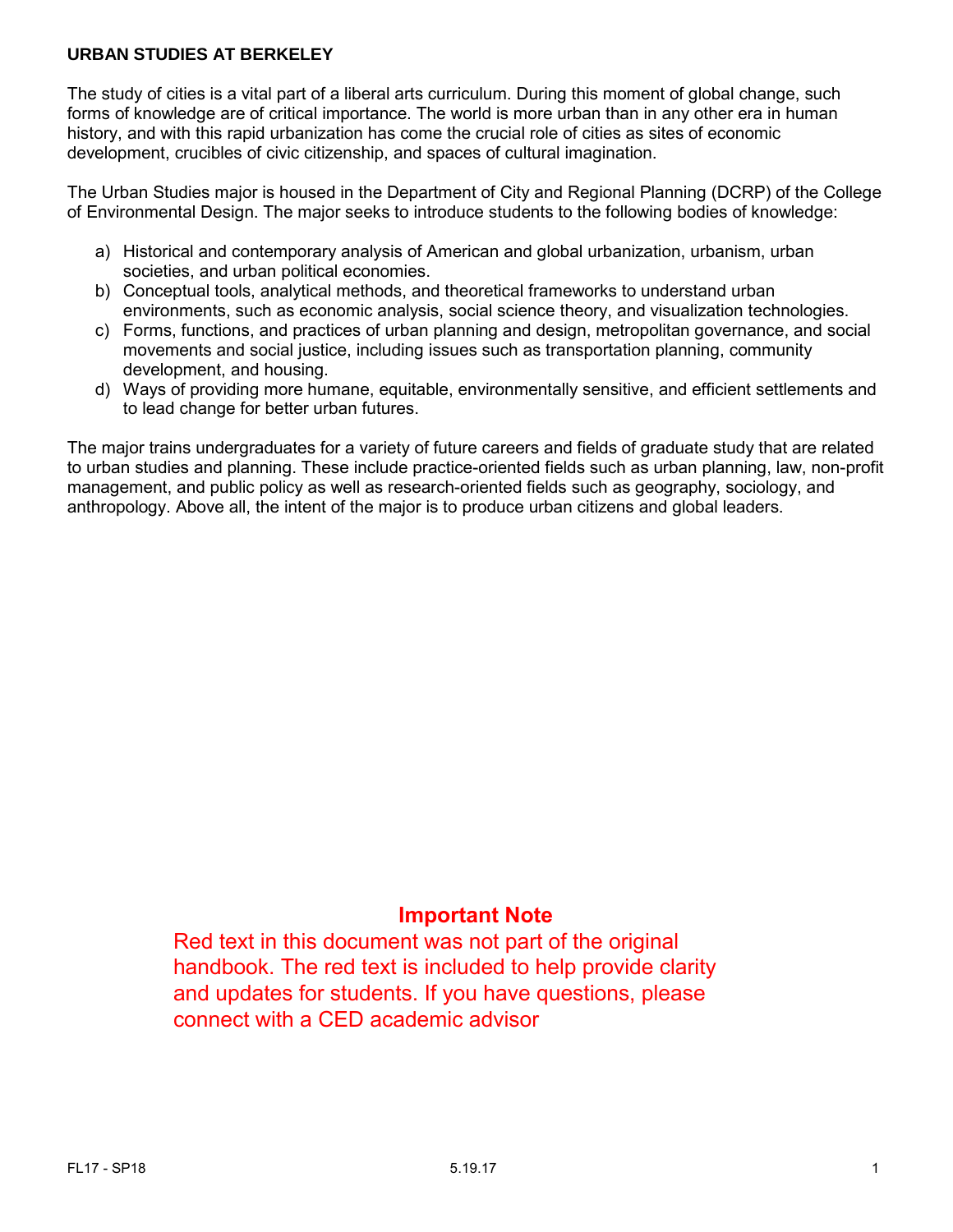# **UNDERGRADUATE ADVISING**

# **FACULTY ADVISORS**

#### **Department Chair**

**Professor Karen Chapple**  326B Bauer Wurster Hall [chapple@berkeley.edu](mailto:jcorburn@berkeley.edu)

#### **Undergraduate Major Head**

**Assistant Professor Charisma Acey** 312A Bauer Wurster Hall [charisma.acey@berkele](mailto:jcorburn@berkeley.edu)y.edu

#### **Members, Urban Studies Committee**

#### **[TBA](mailto:lifchez@berkeley.edu)**

**CED Associate Dean for Undergraduate Studies,** Arcus Chair for Gender, Sexuality and the Built Environment

#### **Professor [Greig Crysl](mailto:rychow@berkeley.edu)er**  354 Bauer Wurster Hall

cgreigc@gmail.com

# *STAFF ADVISORS*

### **Office of Undergraduate Advising**

 250 Bauer Wurster Hall [510-642-4943](http://ced.berkeley.edu/ced/students/undergraduate-advising) For general advising questions email: cedadvising@berkeley.edu

http://ced.berkeley.edu/ced/students/undergra duate-advising

# **Urban Studies Advisor**

**[Kristian Dawson](mailto:oramirez@berkeley.edu)** 250 Wurster Hall kristian.dawson@berkeley.edu

#### **Director of CED Undergraduate Advising**

**Omar Ramirez**  250 Bauer Wurster Hall [oramirez@berkeley.edu](mailto:hagstrom@berkeley.edu)

# **College Evaluator** (transfer work evaluation)

**Heather Grothjan**  250 Bauer Wurster heather.grothjan@berkeley.edu

#### **CED Career Counseling**

**Dinorah Meyer**  703 Bauer Wurster Hall

#### **Fall/Spring Hours**

*Drop-in Hours Appointments*  **TRA**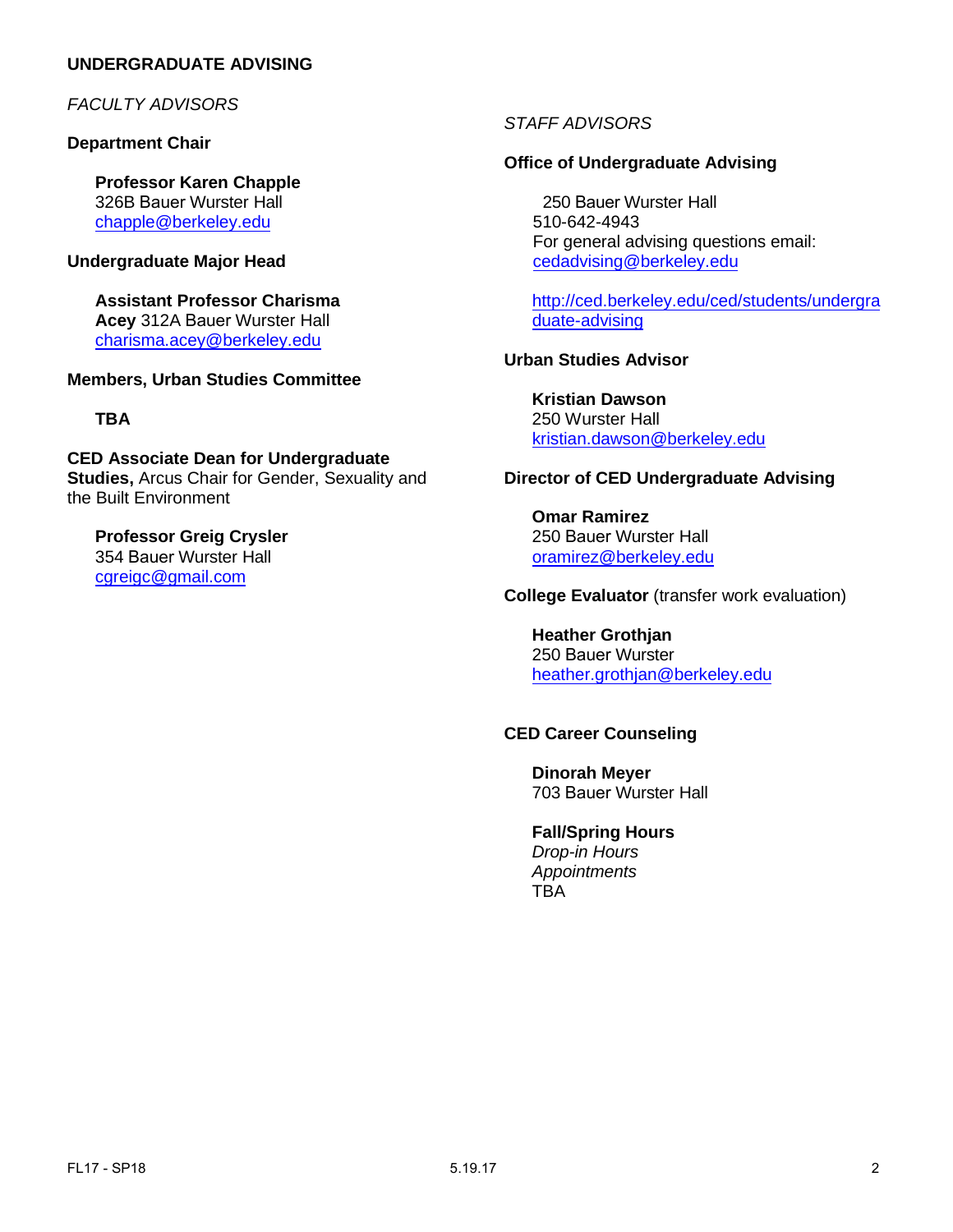# **DEGREE REQUIREMENTS**

Urban Studies, as conceptualized at Berkeley, exists at the intersection between knowledge and action. The strength of the field lies in its interdisciplinary nature. Vibrant interdisciplinary work in turn requires strong connections to robust disciplinary research — "infusions" from the social sciences, humanities, and professions. The major thus has core requirements in Urban Studies and Planning; a grounding in the field of Environmental Design including an Urban History requirement; and an interdisciplinary study of cities with international dimensions. The flexibility of the program makes it possible for students to pursue individual interests under the guidance of an advisor.

# **Summary of Degree Requirements**

- **A.** University and Berkeley Campus Requirements
- **B.** CED College Requirements
- **C.** Urban Studies Major Requirements
- **D.** General Electives (optional to reach 120 units)
- **E.** Unit and Semester Requirements

#### **A. University and Berkeley Campus Requirements**

All undergraduate students at UC Berkeley must complete:

- Entry-Level Writing
- American History and Institutions
- American Cultures

#### **B. CED College Requirements**

1. Reading & Composition A & B. See the CED Advising website for more information on R&C course placement. Must be completed with a letter grade of C- or better<mark>All undergraduates must complete the R&C requirement</mark><br>By the end of their somester, or their enrollment

2. Seven Course Breadth Requirement. Up to two CED courses or courses cross-listed with CED may be used to complete Seven Course Breadth (students admitted to UCB FL 13 and later only). See paragraph below for detail. will be blocked for the following semester.

- Social and Behavioral Sciences—choose one: ECON 1 or 2 Intro to Economics or ECON C3 Intro to Environmental Economics & Policy (also fulfills Lower Division Major Requirement). Must be taken for a letter grade.
- Physical Science
- Biological Science
- International Studies
- Arts and Literature
- Historical Studies
- Philosophy and Values

For students admitted to UC Berkeley FL 13 and later, only Lower Division ENV DES courses (ENV DES 1, 4A, 4B, 4C) and Lower Division Major Requirements may simultaneously fulfill Seven Course Breadth. A course used to fulfill either an Upper Division Major Requirement or the Upper Division CED Outside of City Planning Requirement may not also satisfy Seven Course Breadth. Upper Division CED courses that are not fulfilling another upper division requirement may fulfill Seven Course Breadth.

No more than two courses from any one academic department may be used to satisfy breadth requirements.

A Seven Course Breadth class that is also being used to complete another CED requirement must be completed with a letter grade of C- or better.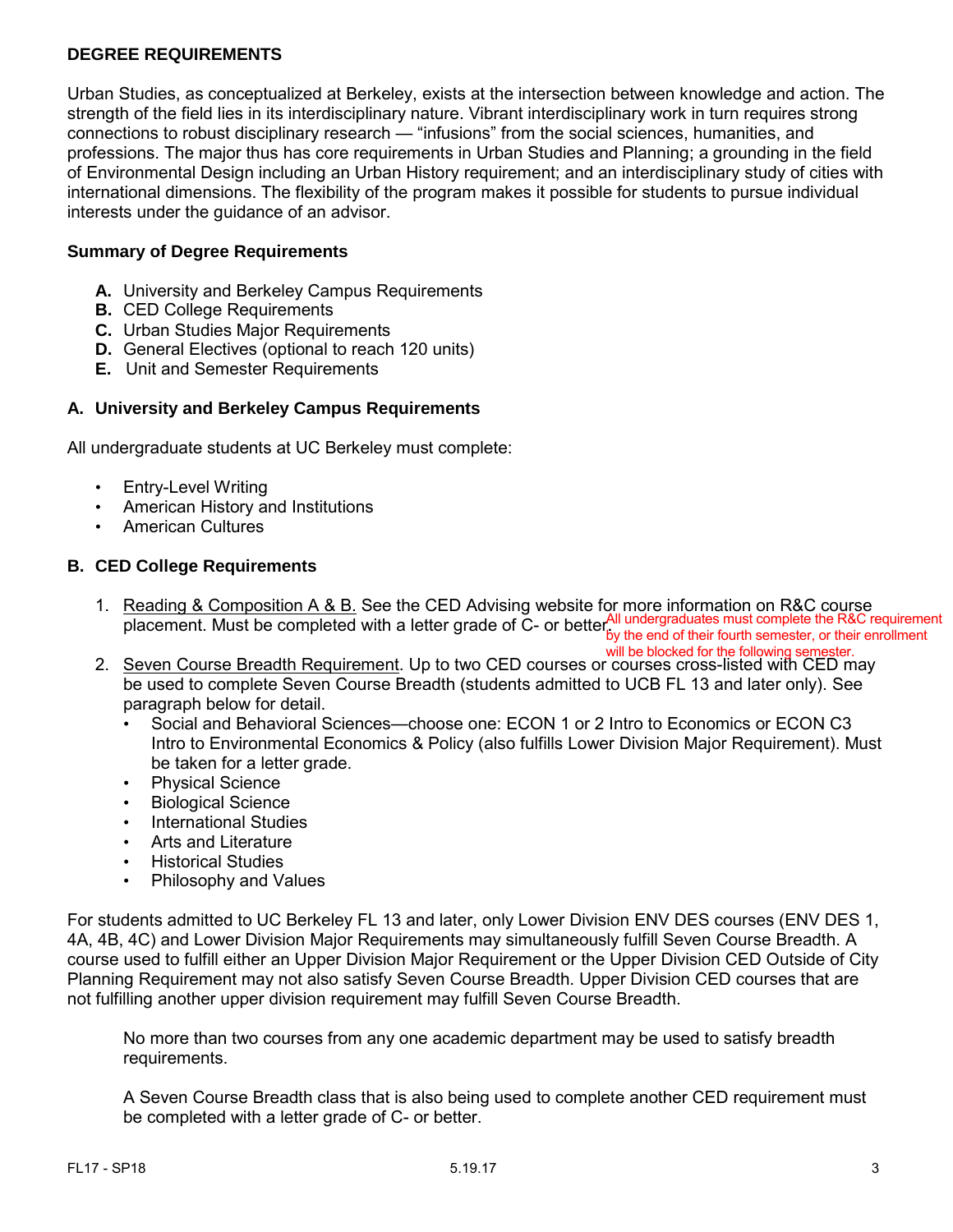Only one of the remaining Seven Course Breadth may be taken on a Passed/Not Passed basis.

For a list of courses that fulfill the Seven Course Breadth Requirement, see [http://ls](http://ls-advise.berkeley.edu/requirements/breadth7.html)[advise.berkeley.edu/requirements/breadth7.html](http://ls-advise.berkeley.edu/requirements/breadth7.html)

International Studies breadth may be satisfied by participation in the UC Education Abroad Program or a recognized equivalent program.

CED students may apply high school exam credit (Advanced Placement, International Baccalaureate, A-Level Exam) towards many of the above requirements. See the CED website section on High School Exam Credit for more information: <http://ced.berkeley.edu/ced/students/undergraduate-advising/forms-documents/>

- 3. Lower Division Environmental Design\* (3 courses total) *Must be completed with a letter grade of Cor better.*
	- ENV DES 1 People and Environmental Design
	- ENV DES 4A Design and Activism, 4B Global Cities, 4C Future Ecologies (complete 2 of 3)

Lower Division ENV DES courses (ENV DES 1, 4A, 4B, 4C) and Lower Division Major Requirements may simultaneously fulfill Seven Course Breadth. However, no more than two CED courses or courses cross-listed with CED may be used to complete Seven Course Breadth.

*Transfer students are exempt from the ENV DES 4ABC requirement.* 

Important update: Starting Fall 2021 ENVDES 4A, 4B, and 4C will no longer be offered. Please see advisor if you have not satisfied requirement

4. Upper Division College of Environmental Design Courses Outside of City Planning (3 courses total). Must be completed with a letter grade of C- or better. A course used to fulfill this requirement may **not** also be used to fulfill Seven Course Breadth.

Three Upper Division CED courses must be taken outside the Department of City and Regional Planning (nine units minimum). Each of the three courses must be at least two units and must be within the 100-299 course number range (197, 198, 199 excluded). This requirement can be fulfilled with courses in Architecture, Environmental Design, Visual Studies, and Landscape Architecture.

Students who have been away from the University for five or more years are held to the college and major requirements that are in place when they re-enroll at UCB.

#### **C. Urban Studies Major Requirements**

- 1. Lower Division Major Requirements (4 courses): *Must be completed with a letter grade of C- or better.* Courses taken to fulfill Lower Division Major Requirements may also be used to fulfill Seven Course Breadth.
	- **Economics** ECON 1 or 2 Intro to Economics or ECON C3 Intro to Environmental Economics & Policy (also completes the SBS breadth requirement).
	- **Statistics**† STAT 2, STAT C8, STAT 20, STAT 21, or STAT 131A

† More advanced Statistics courses also fulfill this requirement.

**Lower Division Major Electives** (2 of the following courses required, from any category)

| <b>COMMUNITY DEVELOPMENT</b> |                                                            |                        |
|------------------------------|------------------------------------------------------------|------------------------|
| DEMOG 5                      | <b>Fundamentals of Population Science</b>                  |                        |
| DEV STD C10                  | Introduction to Development (cross-listed w/Geography C32) |                        |
| FL17 - SP18                  | 5.19.17                                                    | $\boldsymbol{\Lambda}$ |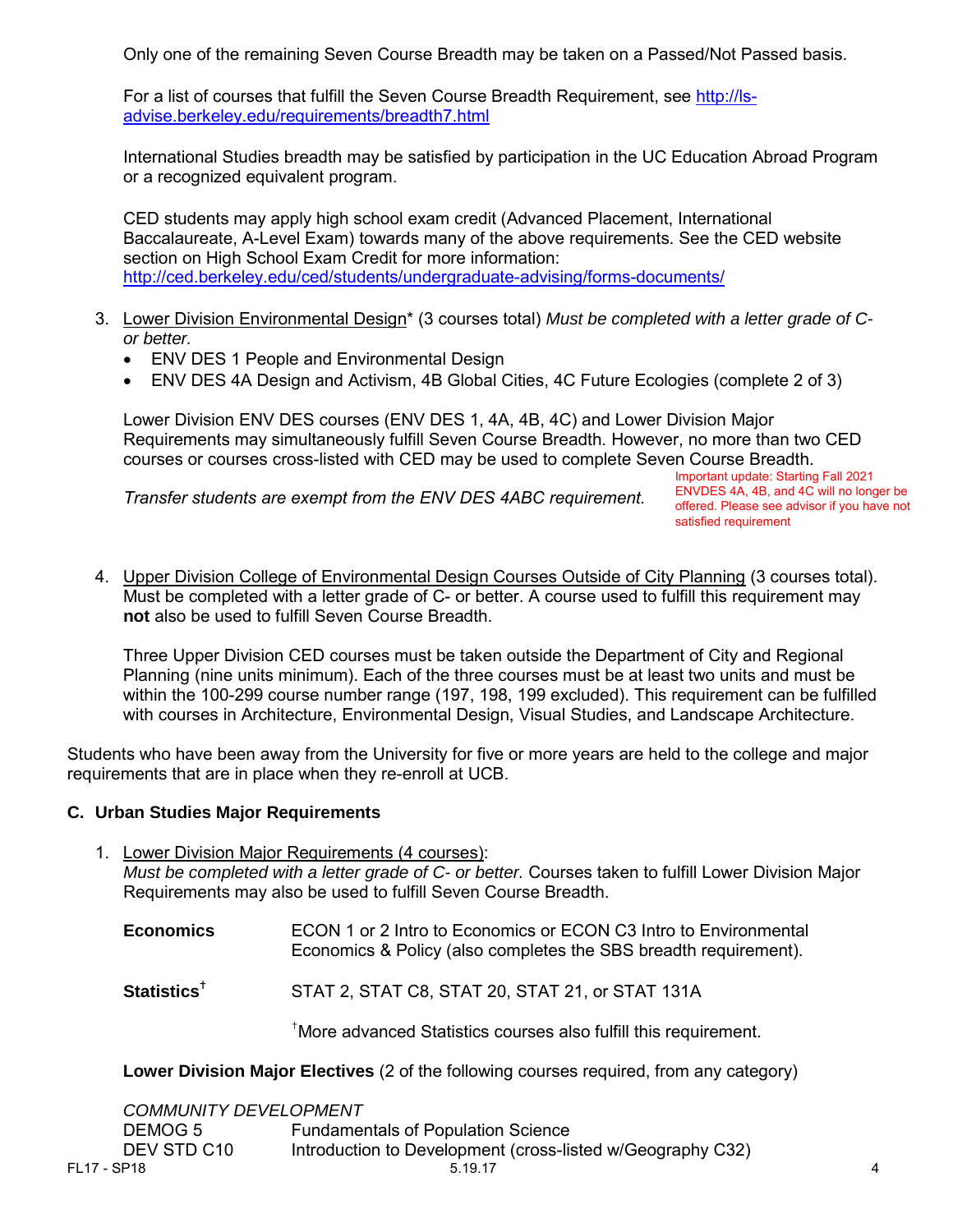| EDUC 40AC     | Experiencing Education: Diversity and (In)Equality in and Beyond Schools          |
|---------------|-----------------------------------------------------------------------------------|
| LGBT 20AC     | Alternative Sexual Identities and Communities in Contemporary American<br>Society |
| NATAMST C73AC | Indigenous Peoples in Global Inequality                                           |
| PB HLTH 14    | Healthy People: Introduction to Health Promotion                                  |
| UGBA 10       | <b>Principles of Business</b>                                                     |
| <b>DESIGN</b> |                                                                                   |
| ARCH 11A      | Introduction to Visual Representation and Drawing                                 |
|               |                                                                                   |

- ARCH 11B Introduction to Design
- LD ARCH 1 Drawing a Green Future: Fundamentals of Visual Representation and **Creativity**

#### *SOCIETY AND CULTURE*

| AMERSTD 10          | Introduction to American Studies                           |
|---------------------|------------------------------------------------------------|
| ANTHRO 3 or 3AC     | Introduction to Social/Cultural Anthropology               |
| ASAMST 20A          | Introduction to the History of Asians in the United States |
| ASAMST 20AC         | Asian American Communities and Race Relations              |
| AFRICAM 5A          | African American Life and Culture in the United States     |
| AFRICAM 5B          | African American Life and Culture in the United States     |
| CHICANO 50          | Introduction to Chicano History                            |
| CHICANO 70          | Latino Politics                                            |
| ETH STD 21AC        | Comparative Survey of Racial and Ethnic Groups in the U.S. |
| <b>GWS 14</b>       | Gender, Sexuality, and Race in Global Political Issues     |
| <b>HISTORY 7A</b>   | The United States from Settlement to Civil War             |
| <b>HISTORY 7B</b>   | The United States from Civil War to Present                |
| NATAMST 72          | Native Americans in North America 1900-Present             |
| PACS <sub>10</sub>  | Introduction to Peace and Conflict Studies                 |
| POL SCI 1           | Introduction to American Politics                          |
| POL SCI 2           | Introduction to Comparative Politics                       |
| SOCIOL <sub>1</sub> | Introduction to Sociology                                  |
| SOCIOL 3AC          | Principles of Sociology: American Cultures                 |

*ENVIRONMENTAL RESOURCES AND PLANNING* 

| CIV ENG 11           | <b>Engineered Systems and Sustainability</b>      |
|----------------------|---------------------------------------------------|
| ESPM C <sub>10</sub> | <b>Environmental Issues</b>                       |
| ESPM C12             | Introduction to Environmental Studies             |
| GEOG 35              | Introduction to Development                       |
| LD ARCH 12           | Environmental Science for Sustainable Development |

# **Calculus: Math 16A or 1A** *Highly Recommended*

Calculus will provide students with opportunities to deepen their knowledge and skill *set in preparation for* advanced study in a graduate City and Regional Planning program.

2. Upper Division Urban Studies Core – Inside College of Environmental Design courses: *You must earn a 2.0 average in Upper Division Major Requirements.* A course used to fulfill an Upper Division Major Requirement may **not** also be used to fulfill Seven Course Breadth.

The Urban Studies major has two required core courses:

| ENV DES 100 | The City: Theories and Methods of Urban Studies (4) (SP) |
|-------------|----------------------------------------------------------|
| CY PLAN 110 | Introduction to City Planning (4) (FA, SU)               |

In addition to the two core courses above, students have to take four additional City Planning courses from the list below. These courses train students in the study of urbanization, key substantive fields such as housing, analytical techniques such as economic analysis, and urban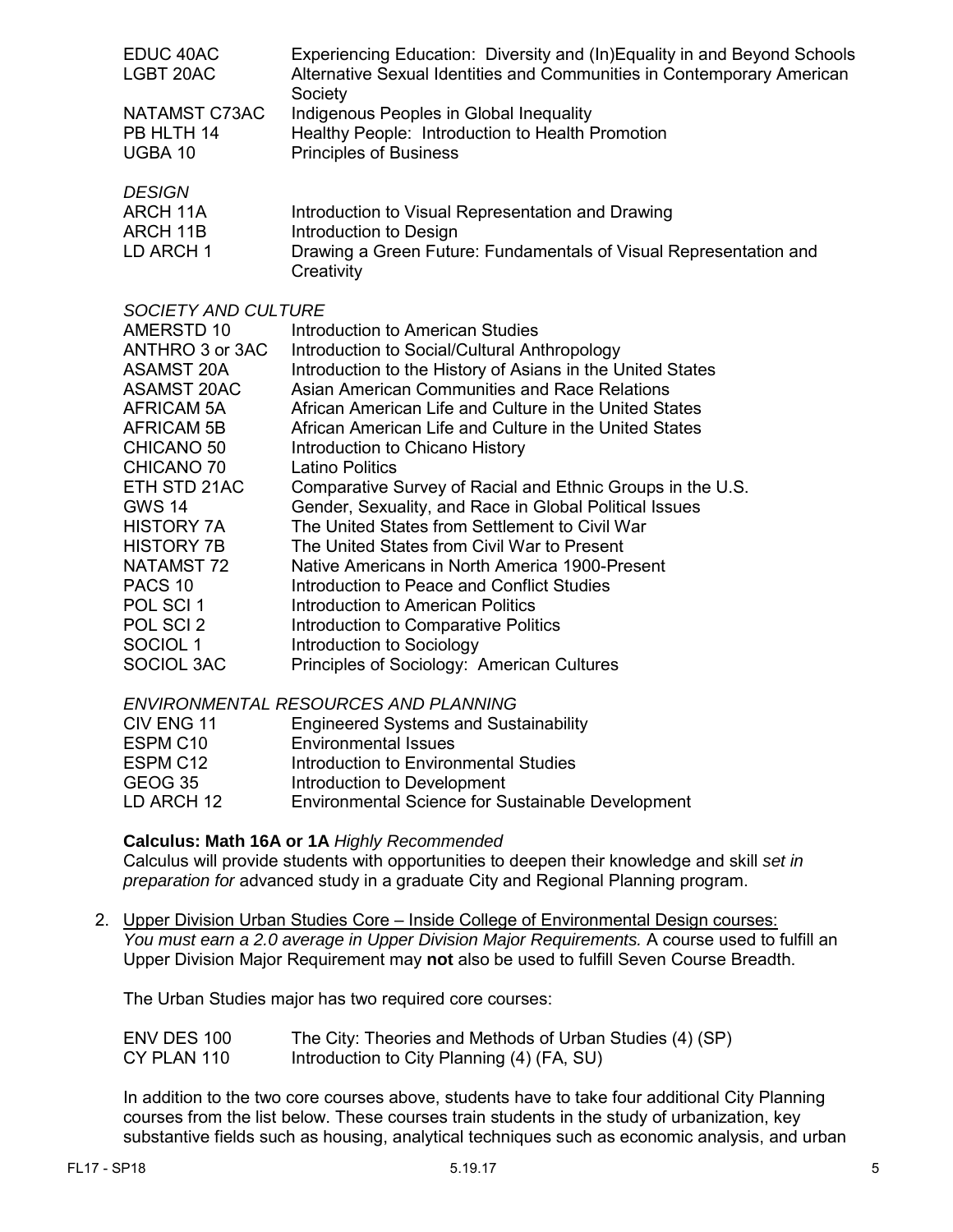transformations such as community development. Courses used to fulfill the Upper Division Capstone Experience requirement may not also fulfill this Urban Studies Core requirement.

Choose four from the following:

| CYPLAN 101       | Introduction to Urban Data Analytics                                |
|------------------|---------------------------------------------------------------------|
| CY PLAN/ARCH 111 | Introduction to Housing: An International Survey (3) (SP)           |
| CY PLAN 113A     | Economic Analysis for Planning (3) (F)                              |
| CY PLAN 113B     | Community and Economic Development (3) (SU)                         |
| CY PLAN 114      | Introduction to Urban and Regional Transportation (3) (SP, SU)      |
| CY PLAN 115      | Urbanization in Developing Countries (4) (F)                        |
| CY PLAN 116      | Urban Planning Process: Undergraduate Planning Studio (4) (SP)      |
| CY PLAN 118AC    | The Urban Community (4) (SP, SU)                                    |
| CY PLAN 119      | Planning for Sustainability (3) (F)                                 |
| CY PLAN 120      | Community Planning and Public Policy for Disability (3) (SP)        |
| CY PLAN C139     | Urban and Sub-national Politics in Developing Countries (4) (F, SP) |
| CY PLAN 140      | Urban Design: City-Building and Place-Making (3) (F)                |
| CY PLAN 180      | Research Seminar in Urban Studies (3) (F, SP)                       |
| CY PLAN 190      | Advanced Topics in Urban Studies (3-4) (Topics vary by semester)    |

Graduate level CP courses are often approved to fulfill the Core requirement. See your major adviser.

3. Upper Division Capstone Experience (required for students admitted FL 13 and later)

During the junior and/or senior year, students admitted to UC Berkeley FL 16 and later are required to complete ONE of the following four capstone experiences. (Students admitted FL13-SP16 must complete TWO capstones). Courses taken to fulfill the Capstone Experience requirement may be used for the Capstone only and may **not** also be used to fulfill the Upper Division Urban Studies Core Requirement above or the requirement to complete 3 "Upper Division College of Environmental Design Courses Outside of City Planning":

- **Thesis:** This option requires ENV DES 195B (note: ENV DES 195A is a prerequisite). Whether a thesis is written or a project is produced, this option should be pursued with a faculty advisor.
- **Planning Studio:** CY PLAN 116, an advanced synthetic educational experience.
- **Research Studio:** CY PLAN 180 Research Seminar in Urban Studies.
- **Field experience/internship**: Each student must find their own Urban Studies-related internship and tenure-track faculty adviser, who will be the Faculty of Record for a CY PLAN 197 field studies course. CY PLAN 197 must be taken for 3 units and requires a final written report (analyzing the fieldwork and internship experience) submitted to the faculty adviser. To merit 3 units, the internship should be approximately 9 hours per week for 15 weeks. If you are thinking about doing an internship in the summer, see the Urban Studies adviser in 250 Wurster for details.
- 4. Upper Division Interdisciplinary Urban Studies Outside College of Environmental Design courses: (2 courses, one with International Content)

*You must earn a 2.0 average in Upper Division Major Requirements.* A course used to fulfill an Upper Division Major Requirement may **not** also be used to fulfill Seven Course Breadth.

Students must take two Urban Studies related courses outside CED from the following list of courses. At least one of the two courses must have international content, marked with an \*. Students can also petition to have other urban studies related courses to count for this requirement.

Note: Urban Studies students do not receive priority for enrollment in the listed courses. Please refer to the Class Schedule to confirm whether or not a class will be offered.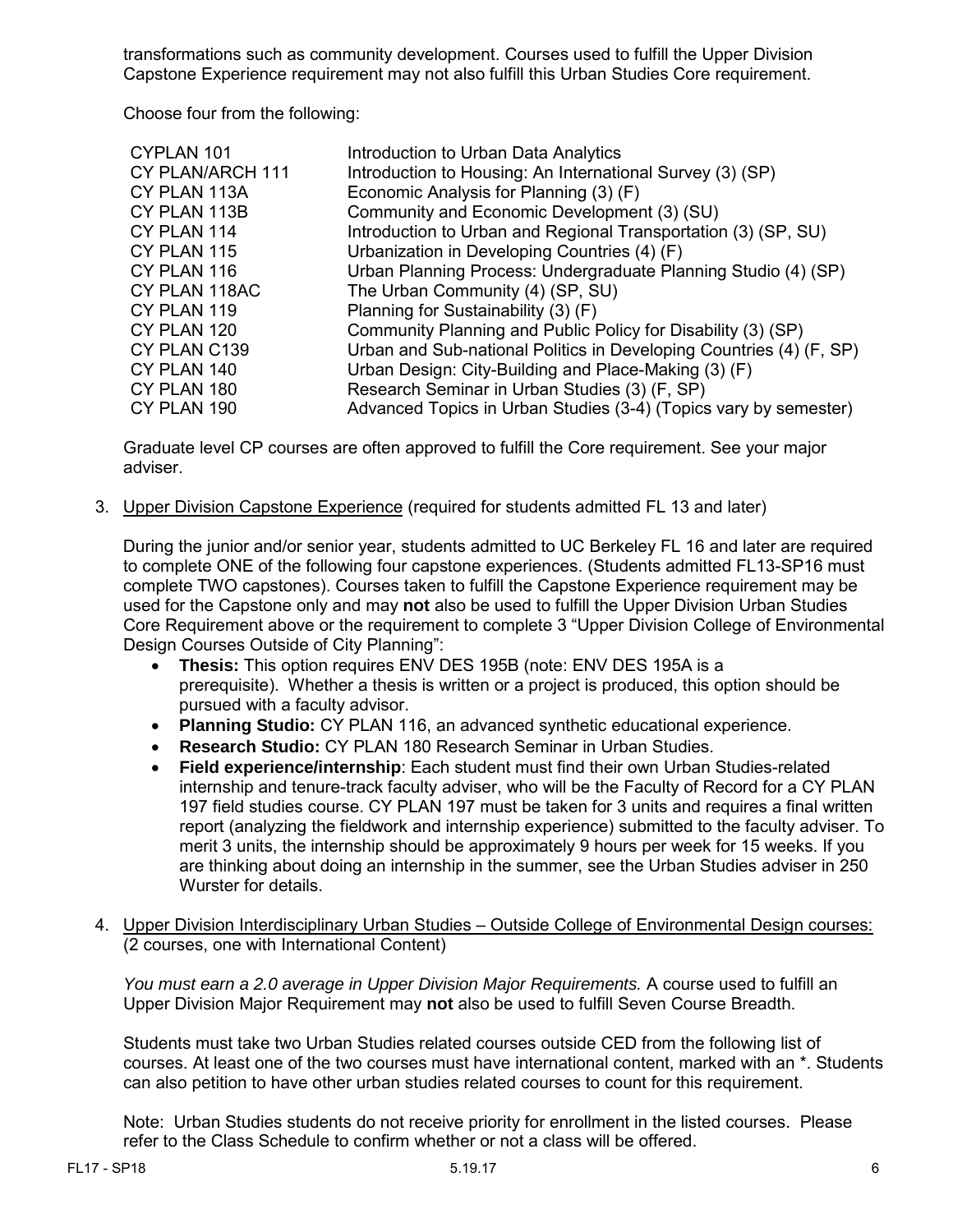| AFRICAM 107          | Race and Public Policy (3)                                                   |
|----------------------|------------------------------------------------------------------------------|
| AMERSTD 102          | Examining U.S. Cultures in Place (4)                                         |
| ANTHRO 139           | Controlling Processes * (4)                                                  |
| ANTHRO 148           | Anthropology of the Environment (4)                                          |
| ANTHRO 157           | Anthropology of Law (4)                                                      |
| ASAMST150            | Gender and Generation in Asian American Families (4)                         |
| CIV ENG 156          | Infrastructure Planning and Management (3)                                   |
| CIV ENG 167          | Engineering Project Management (3)                                           |
| DEMOG C126           | Social Consequences of Population Dynamics (4) (cross-listed w/Sociology     |
|                      | C126                                                                         |
| DEMOG 145AC          | The American Immigrant Experience (4) (cross-listed w/History C139B)         |
| DEV STD C100         | Histories of Development & Underdevelopment * (4)                            |
| <b>ECON 115</b>      | The World Economy in the 20th Century (4) * (equiv to HISTORY 160)           |
| ECON C102            | Natural Resource Economics (4) (cross-listed w/ENVECON 102)                  |
| <b>ECON 121</b>      | Industrial Organization and Public Policy (4)                                |
| ECON C125            | Environmental Economics (4) (cross-listed w/ENV ECON C101)                   |
| <b>ECON 131</b>      | Public Economics (4)                                                         |
| ECON C171            | Economic Development (4) (cross-listed w/ENV ECON C151)                      |
| <b>ECON 174</b>      | Global Poverty and Impact Evaluation (4)                                     |
| EDUC 186AC           | The Southern Border * (4) (cross-listed w/ETH STD 159AC and GEOG 159AC)      |
| ENE, RES C100        | Energy and Society (4) (cross-listed w/Public Policy C184)                   |
| <b>ENE, RES 101</b>  | Ecology and Society (3)                                                      |
| <b>ENV ECON C101</b> | Environmental Economics (4) (cross-listed w/ECON C125)                       |
| ENV ECON C102        | Natural Resource Economics (4) (cross-listed w/ECON C102)                    |
| <b>ENV ECON C151</b> | Economic Development (4) (cross-listed w/Econ C171)                          |
| ESPM 102D            | Resource and Environmental Policy (4)                                        |
| ESPM 160AC           | American Environmental and Cultural History (4) (cross-listed as             |
|                      | HISTORY120AC)                                                                |
| <b>ESPM 161</b>      | Environmental Philosophy and Ethics (3)                                      |
| ESPM 163AC           | Environmental Justice: Race, Class, Equity and the Environment (4) (cross-   |
|                      | listed as SOCIOL 137AC)                                                      |
| <b>ESPM 165</b>      | International Rural Development Policy * (4)                                 |
| <b>ESPM 168</b>      | Political Ecology (4)                                                        |
| <b>ESPM 169</b>      | International Environmental Politics * (4)                                   |
| ETH STD 159AC        | The Southern Border *(4) (cross-listed w/EDUC 186AC and GEOG 159AC)          |
| <b>GEOG 110</b>      | Economics Geography of the Industrial World * (4)                            |
| <b>GEOG 123</b>      | Postcolonial Geographies * (4)                                               |
| <b>GEOG 125</b>      | The American City (4)                                                        |
| <b>GEOG 130</b>      | Food and the Environment * (4)                                               |
| GEOG 159AC           | The Southern Border * (4) (cross-listed w/EDUC 186AC and ETH STD 159AC)      |
| <b>GEOG 164</b>      | The Geography of Economic Development in China * (4)                         |
| <b>GEOG 170</b>      | Special Topics (3) (only "Post-Socialist Spaces" topic has been approved)    |
| <b>GEOG 181</b>      | Urban Field Study (4)                                                        |
| HISTORY 120AC        | American Environmental and Cultural History (4) (cross-listed as ESPM 160AC) |
| HISTORY134A          | The Age of the City, 1825-1933 * (4)                                         |
| <b>HISTORY C139B</b> | The American Immigrant Experience (4) (cross-listed as DEMOG 145AC)          |
| HISTORY 160          | The International Economy of the 20th Century * (4) (equiv to ECON 115)      |
| <b>L&amp;S C180U</b> | Wealth and Poverty (4) (cross-listed as PUB POL C103)                        |
| LEGALST 138          | The Supreme Court and Public Policy (4)                                      |
| LEGALST 158          | Law and Development (4)                                                      |
| LEGALST 182          | Law, Politics, and Society (4)                                               |
| NUSCTX 166           | Nutrition in the Community (3)                                               |
| <b>PACS 127</b>      | Human Rights and Global Politics * (4)                                       |
| <b>PACS 149</b>      | Global Change and World Order * (3)                                          |
| POL SCI 114A         | Theories of Governance: Late 20th Century (4)                                |
|                      |                                                                              |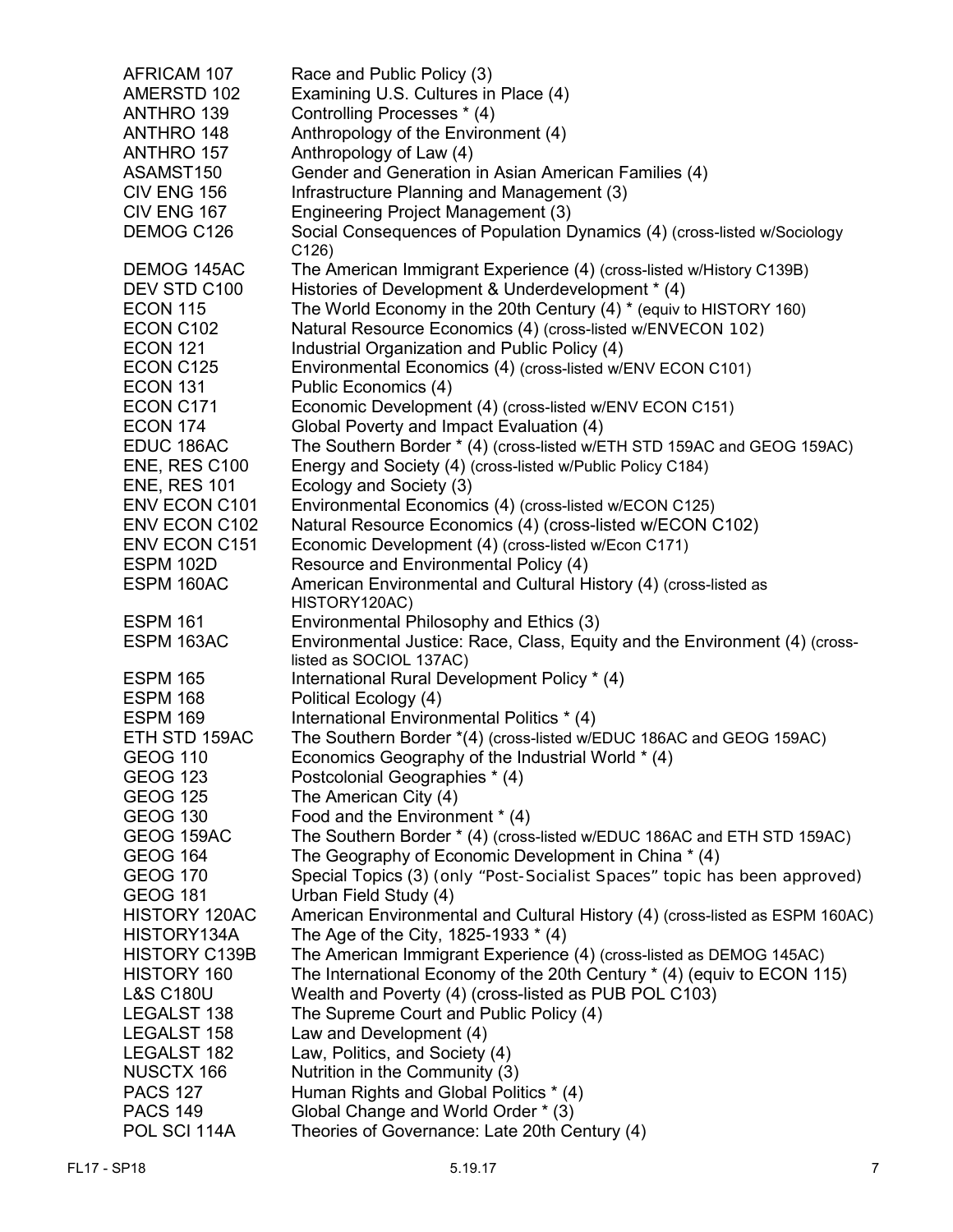| POL SCI 139D<br>POL SCI 181<br>POLECON 100<br>POLECON 101<br>PB HLTH 150B<br>PUB POL 103<br>PUB POL 156<br>PUB POL C184<br>SOCIOL 110<br>SOCIOL 124<br>SOCIOL C126<br>SOCIOL 127<br>SOCIOL 130<br>SOCIOL 130AC<br>SOCIOL 136<br>SOCIOL 137AC | Urban and Sub-national Politics in Developing Countries (4)<br>Public Organization and Administration (4)<br>Classical Theories of Political Economy * (4)<br>Contemporary Theories of Political Economy * (4)<br>Introduction to Environmental Health Sciences (3)<br>Wealth & Poverty (4); C103 also acceptable (cross listed with L&S C180U) (4)<br>Program and Policy Design (4)<br>Energy and Society (cross-listed with ENE, RES C100) (4)<br>Organizations and Social Institutions (4)<br>Sociology and Poverty (4)<br>Social Consequences of Population Dynamics (4)<br>Development and Globalization * (4)<br>Social Inequalities (4)<br>Social Inequalities: American Cultures (4)<br>Urban Sociology (4)<br>Environmental Justice: Race, Class, Equity, & the Environment (4) (cross-listed<br>as ESPM 163AC) |
|----------------------------------------------------------------------------------------------------------------------------------------------------------------------------------------------------------------------------------------------|--------------------------------------------------------------------------------------------------------------------------------------------------------------------------------------------------------------------------------------------------------------------------------------------------------------------------------------------------------------------------------------------------------------------------------------------------------------------------------------------------------------------------------------------------------------------------------------------------------------------------------------------------------------------------------------------------------------------------------------------------------------------------------------------------------------------------|
| SOCIOL 145                                                                                                                                                                                                                                   | Social Change (4)                                                                                                                                                                                                                                                                                                                                                                                                                                                                                                                                                                                                                                                                                                                                                                                                        |
| SOCIOL 1801                                                                                                                                                                                                                                  | Comparative Perspectives on U.S. and European Societies: Inequality* (4)                                                                                                                                                                                                                                                                                                                                                                                                                                                                                                                                                                                                                                                                                                                                                 |
| SOCIOL 186                                                                                                                                                                                                                                   | American Society (4)                                                                                                                                                                                                                                                                                                                                                                                                                                                                                                                                                                                                                                                                                                                                                                                                     |
| <b>UGBA 105</b>                                                                                                                                                                                                                              | Leading People (3)                                                                                                                                                                                                                                                                                                                                                                                                                                                                                                                                                                                                                                                                                                                                                                                                       |
| <b>UGBA 180</b>                                                                                                                                                                                                                              | Introduction to Real Estate & Urban Land Economics (3)                                                                                                                                                                                                                                                                                                                                                                                                                                                                                                                                                                                                                                                                                                                                                                   |
| UGBA 184                                                                                                                                                                                                                                     | Urban and Real Estate Economics (3)                                                                                                                                                                                                                                                                                                                                                                                                                                                                                                                                                                                                                                                                                                                                                                                      |
| UGBA 192P                                                                                                                                                                                                                                    | Sustainable Business Consulting Projects (3)                                                                                                                                                                                                                                                                                                                                                                                                                                                                                                                                                                                                                                                                                                                                                                             |
| <b>UGBA 195S</b>                                                                                                                                                                                                                             | Entrepreneurship to Address Global Poverty* (3)                                                                                                                                                                                                                                                                                                                                                                                                                                                                                                                                                                                                                                                                                                                                                                          |

Students who have been away from the University for five or more years are held to the college and major requirements that are in place when they re-enroll at UCB.

# **TRACKS**

While the Urban Studies major does not specify particular concentrations or specializations, students may design such "tracks" in consultation with faculty advisors. Possible tracks include community development; global and comparative urban studies; housing; environmental sustainability and planning; and urban design. These tracks are well represented in the various classes that constitute the Urban Studies Core. The Interdisciplinary Urban Studies – Outside CED course list also include classes that speak to these tracks.

# **D. General Electives**

Students may need to take additional courses to reach the 120 units required for graduation.

# **E. Unit and Semester Requirements**

The Bachelor of Arts degree in the College of Environmental Design requires the successful completion of at least 120 semester units of courses subject to certain rules:

- A maximum of 16 units of Special Studies coursework (courses numbered 97, 98, 99, 197, 198, or 199) is allowed towards the 120 units; a maximum of four is allowed in a given semester; only upper division students (60 or more units completed) may enroll in 197, 198, or 199 coursework.
- A maximum of 4 units of Physical Education from any school attended will count towards the 120 units.
- Students may receive unit credit for courses graded P (including P/NP units taken through EAP) up to a limit of one-third of the total units taken and passed on the Berkeley campus at the time of graduation.
- No more than 60 units from a single department can be used towards this 120 minimum.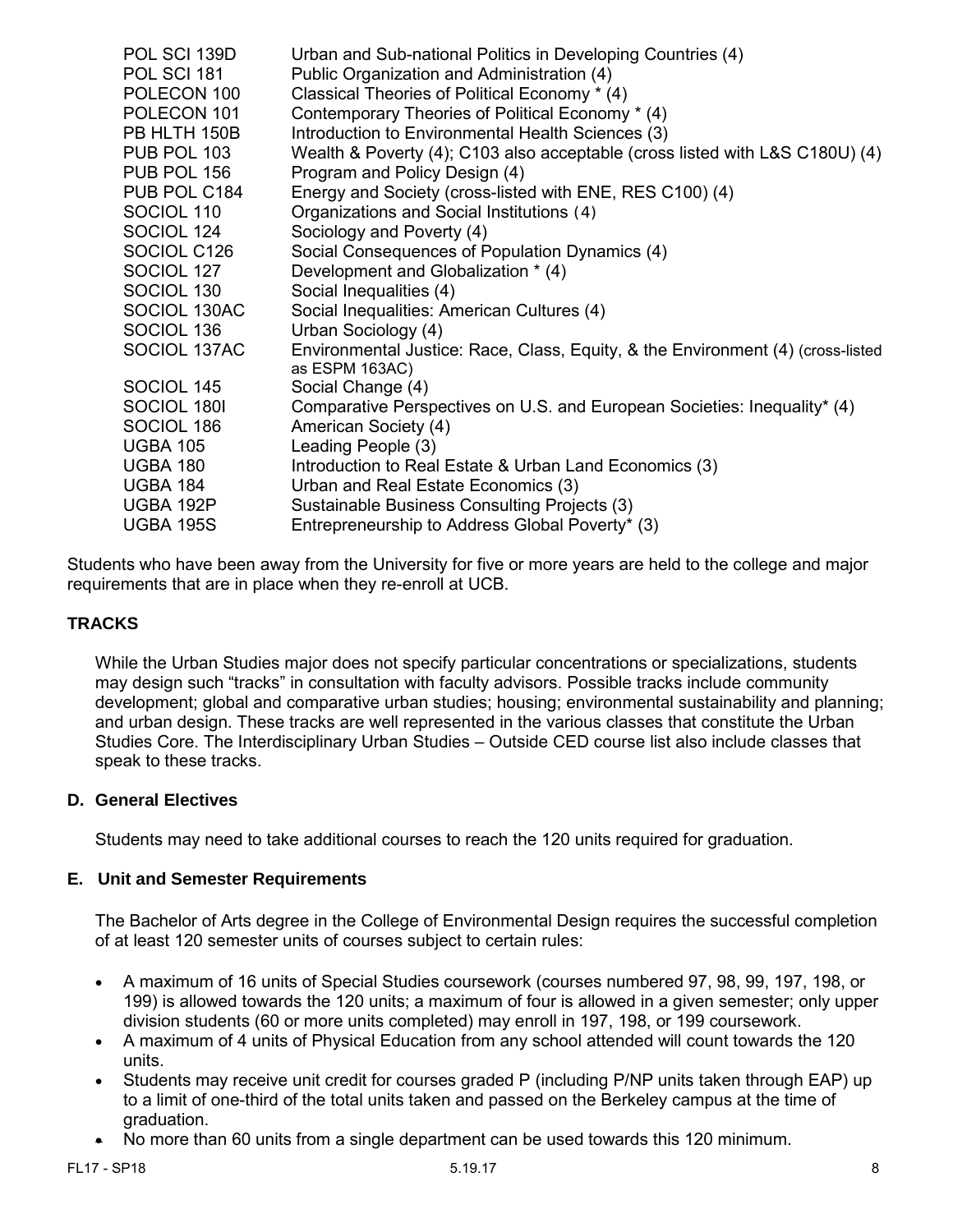**Unit Minimum:** CED students must enroll in at least 12 units each fall and spring semester. *(Students entering UCB with no prior units would need to complete 15 units per semester to graduate in four years.)* 

**Semester Limit:** Students admitted as freshmen must graduate within eight fall/spring semesters at UC Berkeley. Students admitted as transfer students must graduate within four fall/spring semesters at UC Berkeley. EAP and UCDC count towards this semester limit; summer session, UC Extension, and study abroad through non-UC programs do not. Students approved for simultaneous degrees in two colleges may be granted an additional semester.

**Senior Residence Requirement:** After reaching senior status (with 90 semester units earned), students must be registered in the College of Environmental Design and must complete at least 24 of the remaining 30 units in at least two semesters in residence at UC Berkeley as CED students. To count as residence, a semester must consist of at least six passed units. [Intercampus Visitor,](http://ls-advise.berkeley.edu/faq/icv.html) [Education Abroad Program,](http://ls-advise.berkeley.edu/faq/eap.html) UC Berkeley-Washington Program, and UC Berkeley Extension units are **not** applied to this requirement.

Students may use [Berkeley Summer Sessions](http://summer.berkeley.edu/mainsite/index.lasso) to satisfy one semester of the Senior Residence Requirement, provided that six units of course work are completed.

**[Modified Senior Resi](http://ucdc.berkeley.edu/)den[ce Requirement](http://extension.berkeley.edu/)** Participants in the [UC Berkeley-Washington Program](http://learning.berkeley.edu/ucdc/) or a fall, spring or summer UC Education Abroad Program (EAP) that consists of 6 or more units may meet a Modified Senior Residence Requirement by completing 24 (excluding EAP) of their final 60 semester units in residence. At least 12 of these 24 units must be completed after senior status (90 units) is reached.

[Most stud](http://ls-advise.berkeley.edu/faq/eap.html)ents automatically fulfill the residence requirement by attending classes here for [four years.](http://ls-advise.berkeley.edu/faq/eap.html) In general, there is no need to be concerned about this requirement, unless you go abroad for a semester or year or want to take courses at another institution or through University Extension during your senior year. In these cases, you should make an appointment to see an adviser to determine how you can meet the Senior Residence Requirement.

**Concurrent Enrollment:** Concurrent enrollment for enrolled Berkeley students is defined as a student being enrolled in courses at UC Berkeley during a Fall or Spring semester, while also being enrolled in courses at another school such as a California community college. Students who wish to take courses concurrently must seek approval from CED Advising four weeks prior to the first day of instruction. Students who do not have approval from CED Advising will not be approved to post transferrable units to their UC Berkeley academic transcript. Only summer session enrollment does not require approval from CED Advising.

# **Fulfilling Requirements with Transfer Coursework**

Students may use transfer work, including courses taken via Study Abroad, to fulfill CED requirements, within the following limits (please consult your major advisor for more information):

- Upper Division **Major** Requirements: Up to two courses taken elsewhere may be applied, if deemed transferable by the Office of Undergraduate Admissions and approved by the faculty adviser for your major.
- Upper Division **CED Outside the Major**: Up to two courses taken elsewhere may be applied, if deemed transferable by the Office of Undergraduate Admissions and approved by CED's Dean's Conference.
- Upper Division **CED Minor** Requirements: Up to two courses taken elsewhere may be applied, if deemed transferable by the Office of Undergraduate Admissions and approved by the faculty adviser for your minor.
- **CED Breadth Requirements**: All requirements can be potentially fulfilled by courses taken elsewhere, if deemed transferable by the Office of Undergraduate Admissions and approved for

breadth by the college (courses must be at least three units each). 9<br>FL17 - SP18 5.19.17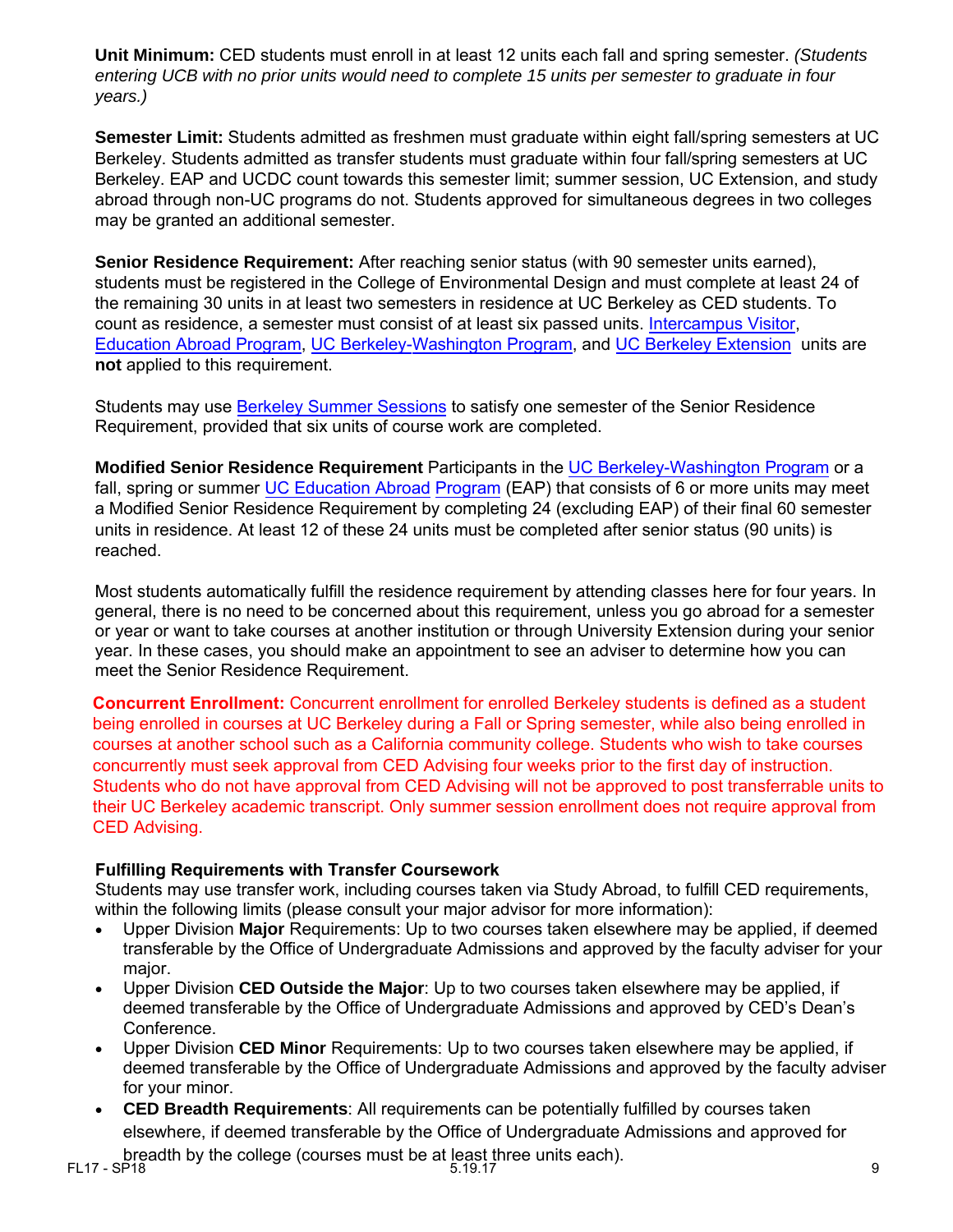To submit a request, please refer to the [CED Forms & Documents](http://ced.berkeley.edu/ced/students/undergraduate-advising/forms-documents/) page and complete the form located under Transfer Credit Evaluation: "CED Course Substitution Process-Current Students (Including Study Abroad)."

# **SAMPLE GRADUATION PLAN**

#### **FRESHMAN**

| <b>Fall Semester</b>                       | <b>Units</b> | <b>Spring Semester</b>         | <b>Units</b> |
|--------------------------------------------|--------------|--------------------------------|--------------|
| R&C A                                      | $4-6$        | R&C B                          | 4            |
| <b>ENV DES 1: People and Environmental</b> |              | Math 16A (recommended)         | $\sim$       |
| Design                                     |              |                                |              |
| Breadth #1                                 | $3 - 4$      | Econ 1 (fills Breadth #3, SBS) |              |
| Breadth #2                                 | $3 - 4$      | ENV DES 4A/B/C*                | ົ            |
| <b>TOTAL</b>                               | $13 - 17$    | TOTAL                          | 14           |

#### **SOPHOMORE**

| <b>Fall Semester</b>                                   | Units     | <b>Spring Semester</b>                                 | Units     |
|--------------------------------------------------------|-----------|--------------------------------------------------------|-----------|
| ENV DES 4A/B/C*                                        | 3         | Lower Division US Major Elective <sup>^</sup> (2 of 2) | $3-5$     |
| Lower Division US Major Elective <sup>^</sup> (1 of 2) | $3-5$     | Breadth #5                                             | $3-4$     |
| STAT 2 or STAT C8                                      |           | Breadth #6                                             | $3-4$     |
| Breadth #4                                             | $3 - 4$   | Breadth #7                                             | $3-4$     |
| I TOTAL                                                | $13 - 16$ | <b>TOTAL</b>                                           | $12 - 17$ |

^ Lower Division US Major Elective (2 courses from list)

| <b>JUNIOR</b>                        |              |                                          |              |
|--------------------------------------|--------------|------------------------------------------|--------------|
| <b>Fall Semester</b>                 | <b>Units</b> | <b>Spring Semester</b>                   | <b>Units</b> |
| CY PLAN 110: Introduction to City    | 4            | ENV DES 100: The City: Theories and      | 4            |
| Planning                             |              | Methods in Urban Studies                 |              |
| Urban Studies Core #1                | $3 - 4$      | Urban Studies Core #2                    | $3 - 4$      |
| CED Upper Div Non-Major #1           | $3 - 4$      | Interdisc Urban Studies - Outside CED #1 | $3 - 4$      |
| Lower Division US Major Elective, if | $0 - 4$      | Lower Division US Major Elective, if     | $0 - 4$      |
| needed                               |              | needed                                   |              |
| <b>TOTAL</b>                         | 12-16        | <b>TOTAL</b>                             | $12 - 16$    |

#### **SENIOR**

| <b>Fall Semester</b>                                 | <b>Units</b> | <b>Spring Semester</b>     | <b>Units</b> |
|------------------------------------------------------|--------------|----------------------------|--------------|
| Urban Studies Core #3                                | $3 - 4$      | Urban Studies Core #4      | $3-4$        |
| Interdisc Urban Studies - Outside CED #2             | $3 - 4$      | CED Upper Div Non-Major #3 | $2 - 4$      |
| CED Upper Div Non-Major #2                           | $3 - 4$      | <b>Capstone Experience</b> | $3-4$        |
| Electives or thesis preparation course, if<br>needed | $0 - 4$      | Electives, if needed       | $0 - 4$      |
| <b>TOTAL</b>                                         | $12 - 16$    | TOTAL                      | 12-16        |

Each student's plan will vary, depending on interests. See your adviser if you are interested in applying for graduate school, studying abroad, attending summer school, pursing a minor or second major, etc. *See end of Major Handbook for sample plan including study abroad sophomore year.*

#### **GRADE REQUIREMENTS**

- A 2.0 UC GPA is required for graduation.
- A 2.0 GPA within the major is required at time of graduation.

# **GRADUATING WITH HONORS**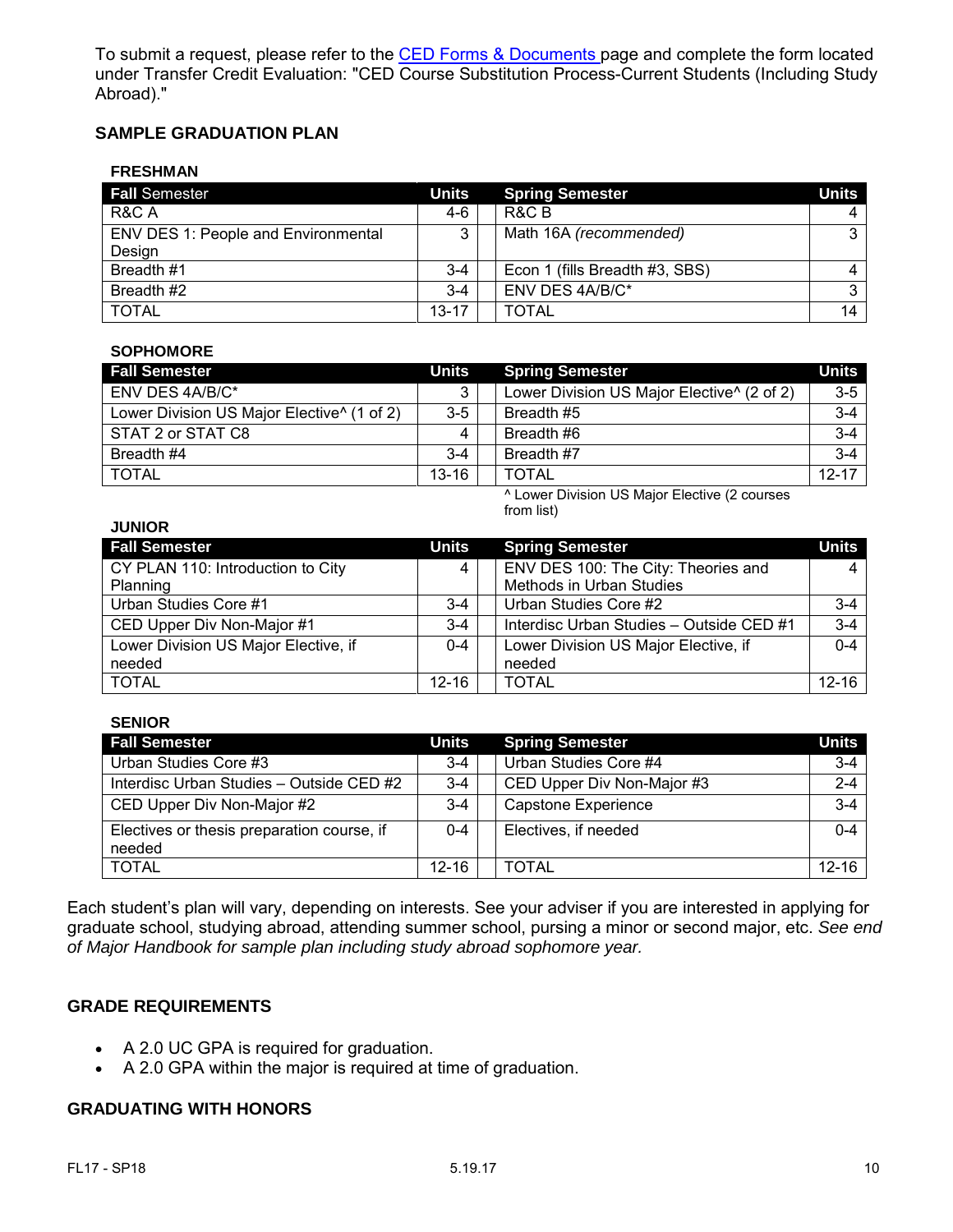- To graduate with distinction, you must meet the grade-point average (GPA) requirement and complete at least 50 units in residence at Berkeley (this may include UCB Extension XB units and up to 20 units from UCDC or EAP), of which 43 units must be letter-graded (not including physical education activities courses). *Transfer students must make sure they complete 50 units at Berkeley to qualify for honors.*
- Your GPA in all letter-graded courses taken at Berkeley must be equal to or higher than the GPA established for honors in the year in which you graduate. These GPA cut-offs change slightly each year and are posted on the CED website.

# **DEADLINES AND POLICIES**

See the CED advising website for the most up-to-date information: <http://ced.berkeley.edu/ced/students/undergraduate-advising/>

#### **CED MINORS**

Minors offered by the college of Environmental Design include:

- [Architecture](http://arch.ced.berkeley.edu/programs/undergraduate/minors/arch)
- [City & Regional Planning](http://dcrp.ced.berkeley.edu/programs/undergraduate/minor_cityplanning) (not available to Urban Studies majors)
- [Environmental Design and Urbanism in Developing Countries](http://arch.ced.berkeley.edu/programs/undergraduate/minors/envdesigndevcountries)
- [Geospatial Information Science and Technology](http://gis.berkeley.edu/students/minor) (College of Natural Resources for paperwork and advising)
- [History & Theory of Landscape Architecture & Environmental Planning](http://laep.ced.berkeley.edu/programs/undergraduate/minors/historytheorylaep)
- [History of the Built Environment](http://arch.ced.berkeley.edu/programs/undergraduate/minors/historybuiltenv)
- [Social & Cultural Factors in Design](http://arch.ced.berkeley.edu/programs/undergraduate/minors/socialcultfactors)
- [Sustainable Design](http://laep.ced.berkeley.edu/programs/undergraduate/minors/sustainabledesign)

Minors generally consist of five upper division courses plus any lower division prerequisites to those courses. Any course taken for your minor may also be used to fulfill Major and Upper Division CED Non-Major requirements. Courses used to fulfill a breadth requirement may also be used to satisfy a minor requirement. Students may use the non-CED version of an approved CED cross-listed course to complete a minor. See [CED Minors](http://www.ced.berkeley.edu/advising/continuingstudents/degreereqs#minor) on the web for more information.

The *CED Request to Add Minor* form is available in the Minors section of [CED Forms & Documents](http://ced.berkeley.edu/ced/students/undergraduate-advising/forms-documents/) and is required to declare a minor. The *CED Minor Completion Form* must be completed by your last semester if you want your CED minor to show on your transcript.

CED students may pursue minors in any of the other undergraduate schools and colleges at UC Berkeley.

# **ACADEMIC PROGRESS REPORT (APR)**

Track your degree progress via your Academic Progress Report in CalCentral (calcentral.berkeley.edu). If you notice any errors in your Academic Progress Report, notify your CED adviser immediately.

# **COST OF ATTENDANCE ADJUSTMENT (FINANCIAL AID BUDGET APPEALS)**

Students are allowed to submit a request to the Financial Aid Office to increase the size of their standard budget for certain expenses that are above the standard amounts: housing, a computer (once every three years), uninsured medical/dental/optical expenses, and child care.

In addition, CED students who are enrolled in a studio course may submit a Cost of Attendance Adjustment request ("budget appeal") for additional loan or work-study to help cover studio-related expenses. To request additional financial aid to help with studio expenses, you will need to include with your appeal the